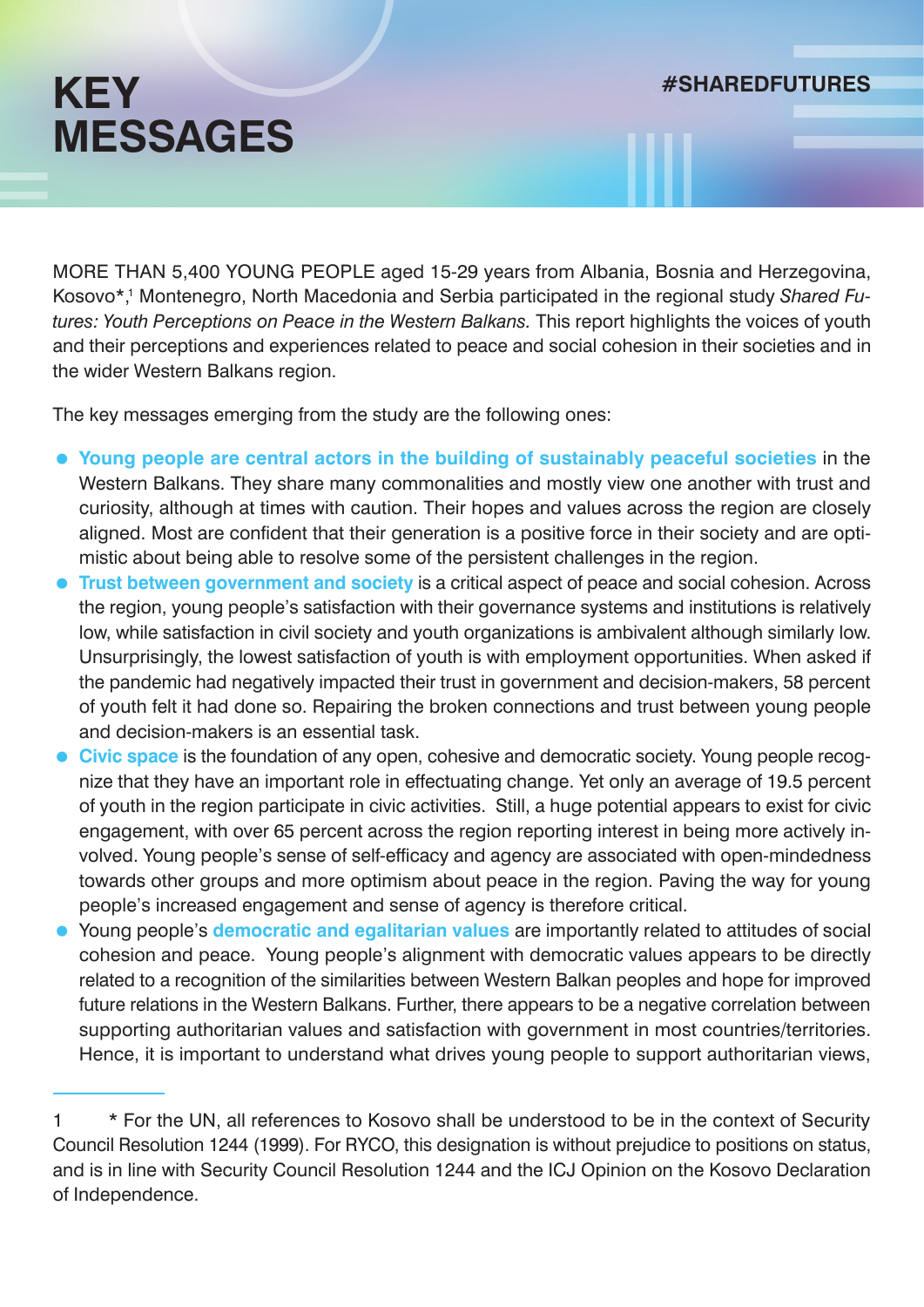address the root causes behind them, and reinforce transparent and inclusive government.

- When it comes to **important social causes,** young people indicate helping the poor and marginalized, democracy and human rights and building peace and reconciliation as their top choices – pointing to an important and untapped potential for wider engagement of youth in peacebuilding and strengthening social cohesion. There is also a gap between young people's areas of interests and what some of them eventually engage in, indicating a need for more diverse, formal and informal platforms for civic participation.
- **Freedom from fear and violence** lie at the very foundation of cohesive and prosperous societies. There were a few unifying safety and security concerns that youth in the Western Balkans expressed. Organized crime and internet safety were among the top concerns among youth in most societies. Young people across the region rated hate crime as a relatively high concern – young women expressed higher concern for hate crime, internet safety and domestic violence in comparison to young men.
- **Hate speech online or offline** was the most reported form of violence or discrimination, with an average of 12 percent of young people reporting it across the region, significantly more than was bullying. Discrimination based on age, political affiliation or ethnicity were also frequently reported. Young women reported gender discrimination and sexual harassment much more often than men did. Out of those who had experienced violence or discrimination, only 17 percent reported this to anyone and just 58 percent felt that reporting had brought any positive results. This indicates a need for better mechanisms for youth to report experiences of discrimination and violence and for institutions and authorities to address these issues.
- **Peace and social cohesion are strengthened by inclusive social policies and the protection of marginalized and disadvantaged groups of people.** Ethnic, political or religious discrimination is a much more common experience for non-majority youth than their majority peers. Youth of non-majority ethnicity are also more likely to report being victims of physical violence or the threat of violence, much less likely to participate in civic activities and express significantly less satisfaction with governing institutions across the whole region.
- Exceptionally high rates of youth **outward migration** represent a problem for both the youth themselves and for the societies they leave behind and are a symptom of other societal ills. An average of 52 percent of youth say that they envisage themselves living outside of the region in 10 years. Yet they also express clear hesitations about migrating: fears of disillusionment and being treated as second-class citizens abroad, as well as a reluctance to leave family, friends and a familiar lifestyle. Outward migration while serious, is not irreversible.
- **Trust, relationships and interactions among people,** across societal divisions such as identity or other social constructs, are important aspects of peace and social cohesion. The region's divisions and conflicts have not left young people entirely untouched, but for the most part, young people express openness to friendship with members of different groups. When measuring social distance, youth in Albania stand out from their peers by expressing much lower levels of social distance toward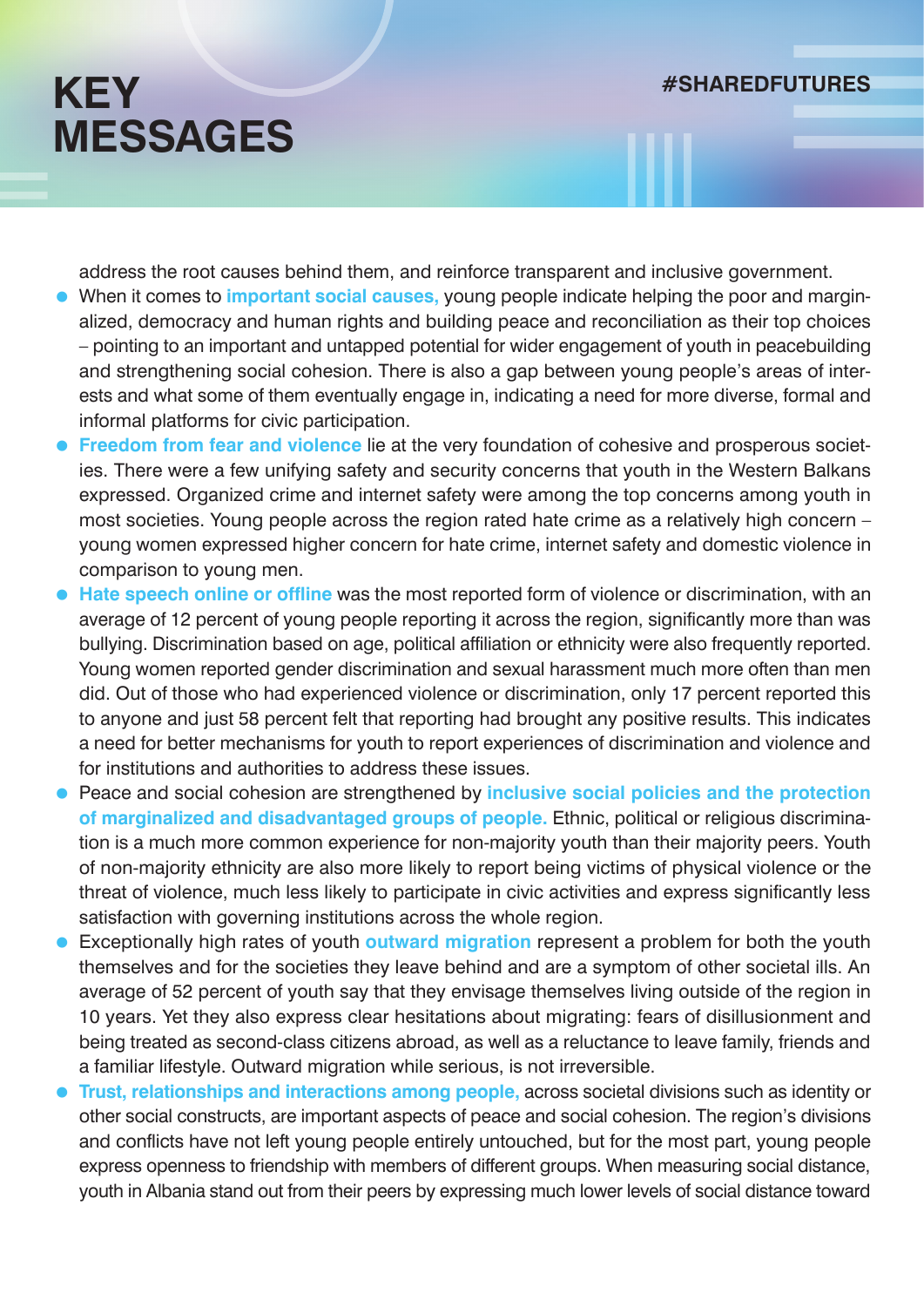other groups, followed by young people in Bosnia and Herzegovina expressing the lowest social distance out of the remaining five. Young people with close friends from other groups and those who live in multiethnic and fully integrated communities show lower social distance towards other groups than their peers. Some 47 percent of respondents in the region reported trusting other groups despite past conflicts, while 24 percent of youth said they did not trust other groups in the region – these attitudes vary among the Western Balkan societies and different socio-demographic groups.

- **More young people are optimistic than not about peace and improved relations** in the region. There is relatively little variation between societies, while young women tend to be more optimistic. Even in the most pessimistic case, 42 percent of respondents expected relations to improve. Just 8 percent expected regional relations to deteriorate, while the rest expected no change. When evaluating possibilities for peace, a forward-looking frame of reference resonated better with youth, something to consider when approaching the topic of dealing with the past.
- Asked to name up to three most effective factors for peace and stability, up to 47 percent of youth think the EU accession process is the most important **factor in creating long-term peace and stability** in the Western Balkans, although responses vary highly by ethnicity. A well-functioning democracy, teaching peace and tolerance, dialogue between leaders and economic prosperity were also seen as important factors for peace and stability by more than 25 percent of young people in the region.
- Intergroup contact has often been used as a tool for improving intergroup trust and relations. *Shared Futures* found that when it comes to intergroup social relations, the **quality of intergroup relationships** not only trumps quantity; the two may possibly have different consequences. Having mere acquaintances from other communities, particularly in specific social environments characterized by segregation or other forms of discrimination, can be counter-productive in that it could in some cases facilitate more negative attitudes towards others. Opportunities for young people to meet and build friendships across ethnic, religious and geographic lines should be fostered, because they are associated with a wide range of positive outcomes.
- Youth who express a **focus on the past** and feel that they and their societies have been negatively impacted by the past conflicts report lower intergroup trust and less positive perceptions of other ethnic groups in the Western Balkans. A considerable proportion of young people in the region, ranging from 15 to 63 percent, say they are unwilling to forgive others for past deeds. There is a need to engage young people in constructive dialogue about the past and its effects on their current realities.
- **Divisive narratives** represent an important obstacle to the achievement of social cohesion within the region as a whole. Some 42 percent of youth say it is common to see content offending their society on social media. Between 49 and 75 percent of young women and men are concerned about fake news and conspiracy theories. While most young people did not endorse freedom of expression extending to the right of hate speech, important proportions in each society thought this was acceptable, and many had personally experienced it.
- The most important sources of information for youth to **learn about the other peoples in the re-**